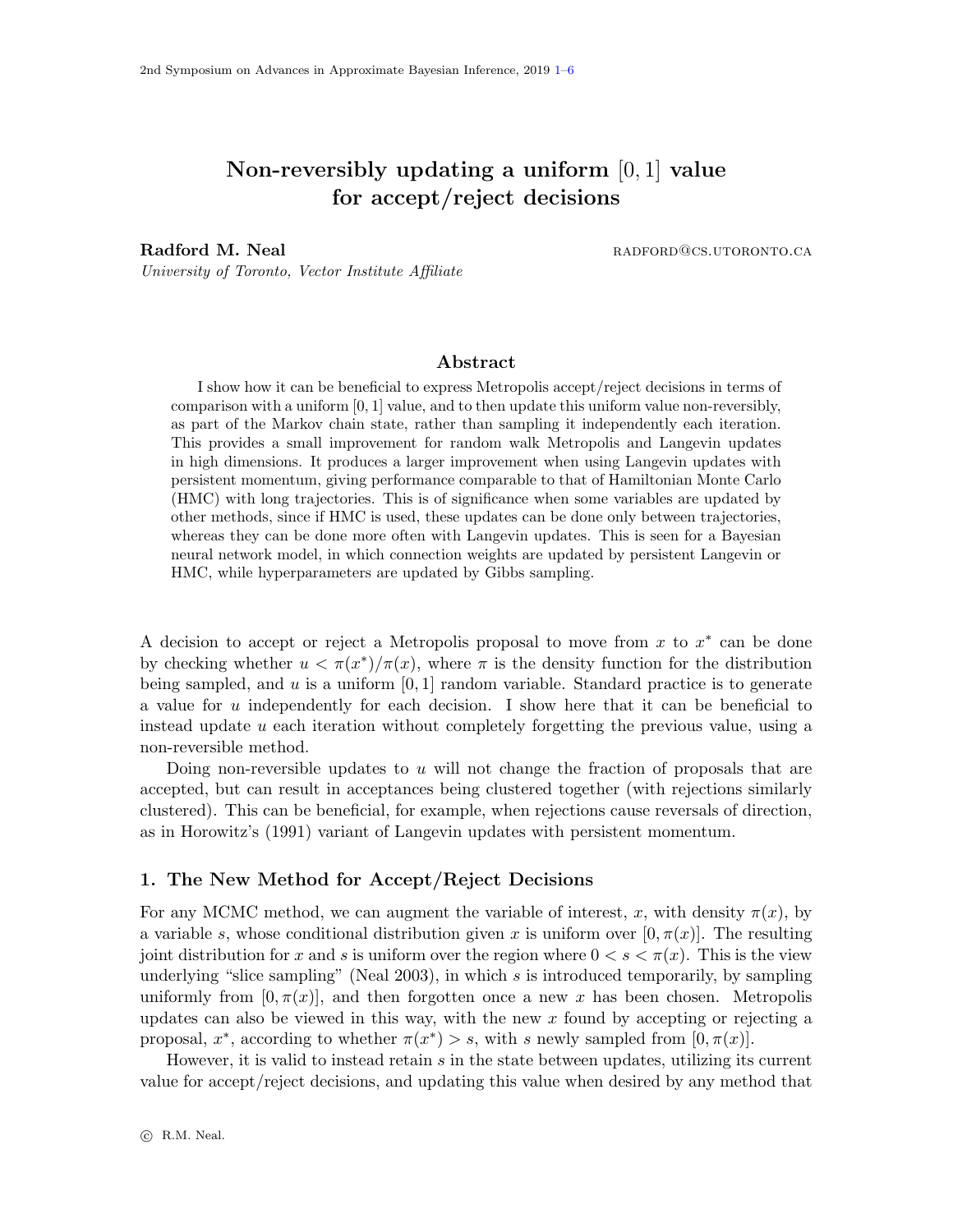leaves invariant the uniform distribution on  $[0, \pi(x)]$  (since this is the conditional distribution for s given x). Equivalently, one can retain in the state a value u whose distribution is uniform over [0, 1], independent of x, with u corresponding to  $s/\pi(x)$ . Accept/reject decisions are then made by checking whether  $u < \pi(x^*)/\pi(x)$ . Note, however, that if  $x^*$  is accepted, u must then be updated to  $u \pi(x)/\pi(x^*)$ , which corresponds to s not changing.

Here, I will consider non-reversible updates for  $u$ , which translate it by some fixed amount,  $\delta$ , and perhaps add some noise, reflecting off the boundaries at 0 and 1. It is convenient to express such an update with reflection in terms of a variable  $v$  that is uniform over  $[-1, +1]$ , and define  $u = |v|$ . An update for v can then be done as follows:

```
v \leftarrow v + \delta + \text{noise}while v > +1 do v \leftarrow v - 2while v < -1 do v \leftarrow v + 2
```
For any  $\delta$  and any distribution for the noise (not depending on the current value of v), this update leaves the uniform distribution over  $[-1, +1]$  invariant.

The full state consists of x and v, with x having density  $\pi(x)$  and, independently, v being uniform over  $[-1, +1]$ , which corresponds to the conditional distribution of  $s = |v|\pi(x)$  given x being uniform over  $[0, \pi(x)]$ . If a proposed move from x to  $x^*$  is accepted we change v to  $v \pi(x)/\pi(x^*)$ , which leaves s unchanged (allowing the reverse move). Because of this change to v on acceptance, when  $\pi(x)$  varies continuously, it may not be necessary to include noise in the update for v, but if  $\pi(x)$  has only a finite number of possible values, adding noise may be necessary to ensure ergodicity.

The hope with these non-reversible updates is that u will move slowly (if  $\delta$  and the noise amount are small) between values near 0, where acceptance is easy, and values near 1, where acceptance is harder. (But note that  $u$  may change in either direction when proposals are accepted, though  $s$  will not.) Non-reversibly updating  $u$  will not change the overall acceptance rate, but it is expected that acceptances and rejections will become more clustered — with an accepted proposal more likely to be followed by another acceptance, and a rejected proposal more likely to be followed by another rejection.

We might wish to intermingle Metropolis updates for  $x$  that use  $v$  to decide on acceptance with other sorts of updates for  $x$  — for example, Gibbs sampling updates, or Metropolis updates accepted in the standard fashion. We can do these updates while ignoring  $v$ , and then simply resume use of  $v$  afterwards, since  $v$  is independent of  $x$ . We could also include several independent v variables in the state, using different v values for different classes of updates, but this generalization is not explored here.

#### 2. Results for random-walk Metropolis updates in high dimensions

A small benefit from non-reversible updating of u can be seen with simple random-walk Metropolis updates. Such updates operate as follows:

- 1) Propose  $x^* \sim N(x, \sigma^2 I)$ .
- 2) Accept  $x' = x^*$  as next state if  $u < \frac{\pi(x^*)}{\pi(x)}$  $\frac{\pi(x^*)}{\pi(x)}$ ; otherwise let  $x' = x$ .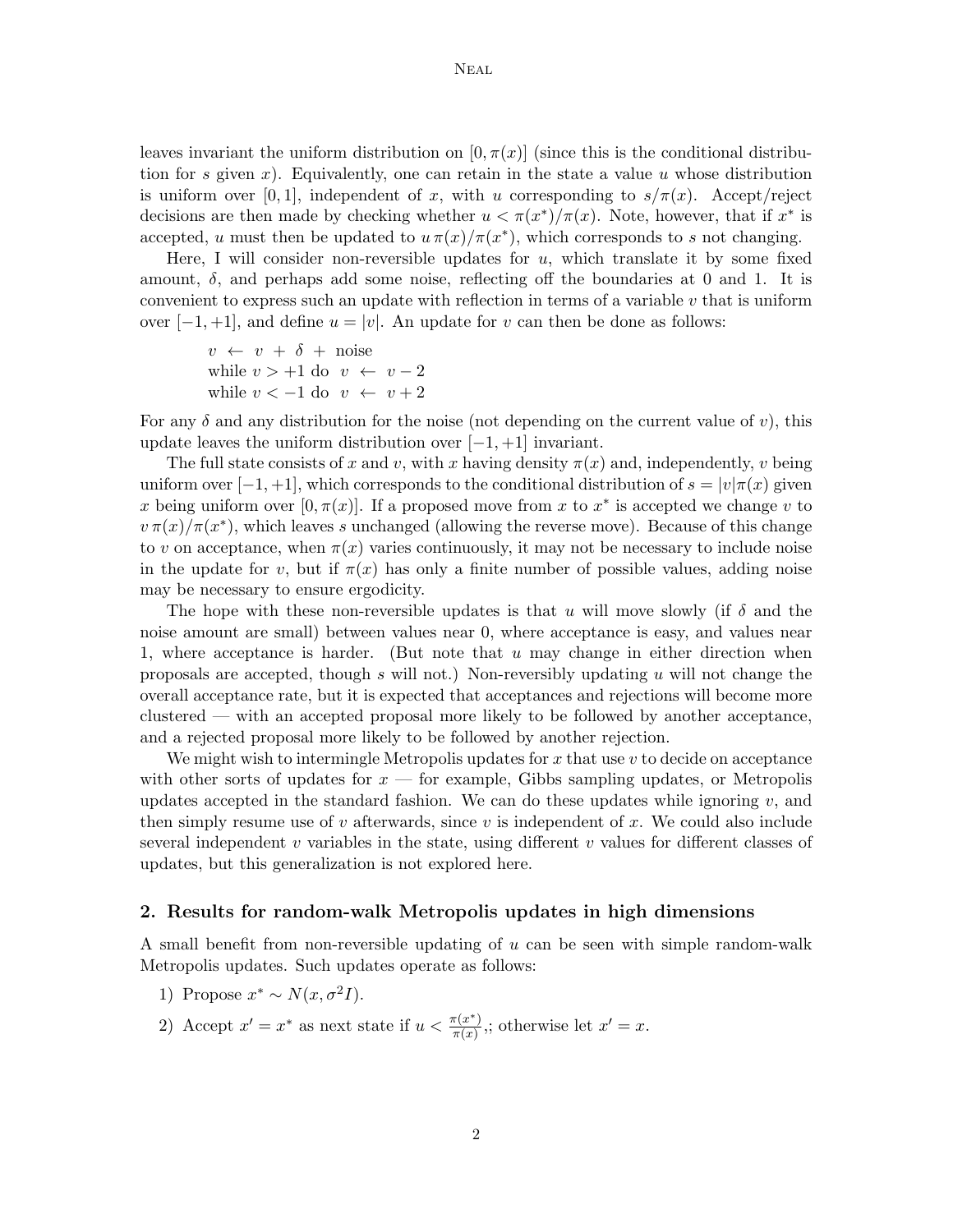

Here are results when sampling a 40-dimensional Gaussian distribution with identity covariance matrix:

Top: Standard Metropolis. Bottom: Non-reversible with  $\delta = 0.2$ , no noise.

The values for  $\sigma$  used were the stepsizes shown above scaled down by  $40^{1/2}$ . The autocorrelation times (one plus twice sum of autocorrelations) shown are for groups of 40 iterations (hence the single-iteration autocorrelation time is about 40 times larger).

When estimating the mean of a single coordinate, little difference is seen between the standard method and using a non-reversible update for  $u$ . But for estimating the mean of the log of the probability density, the non-reversible method is about 1.14 times better. A similar small benefit is seen for simple Langevin updates.

One possible explanation for the improvement is that, as noted by Caracciolo, et al (1994), the performance of Metropolis methods in high dimensions is limited by their ability to sample different values for the log of the density. In  $D$  dimensions, the log density typically varies over a range proportional to  $D^{1/2}$ . A Metropolis update will typically change the log density only by about one — larger decreases in the log density are unlikely to be accepted, and it follows from reversibility that increases in the log density of much more than one must also be rare (once equilibrium has been reached). Since standard Metropolis methods are reversible, these changes of order one will occur in a random walk, and so around D steps will be needed to traverse the range of log densities of about  $D^{1/2}$ , limiting the speed of mixing.

The gain seen from using non-reversible updates for  $u$  may come from helping with this problem. When  $u$  is small few proposals will be rejected, and the chain will tend to drift towards smaller values for the log density, with the opposite behaviour at times when  $u$  is near one. This could reduce the random walk nature of changes in the log density.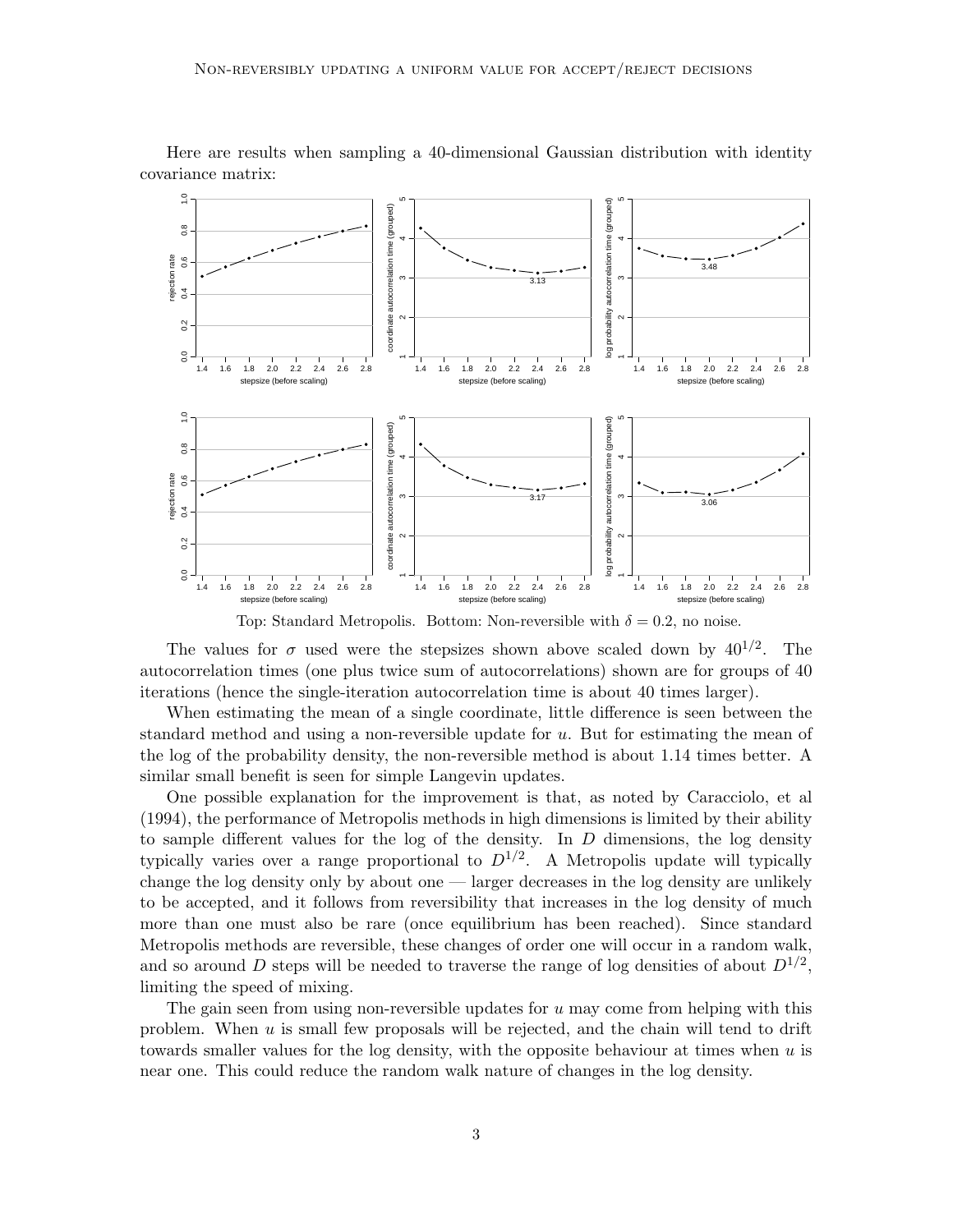#### 3. Results for Langevin updates with persistent momentum

I obtained more interesting results when applying the non-reversible acceptance method to the one-step, non-reversible version of Hamiltonian Monte Carlo (Duane, et al 1987) due to Horowitz (1991). This method is a "persistent" form of "Langevin" update. See the review by Neal (2011) for more discussion of these methods.

Hamiltonian Monte Carlo works in an extended state space with momentum variables, p, newly sampled each iteration. It proposes a new value for  $(x, p)$  by simulating Hamiltonian dynamics with some number of "leapfrog" steps (and then negating p, so the proposal is reversible). A leapfrog step has the form

$$
p_{t+\eta/2} = p_t - (\eta/2) \nabla U(x_t)
$$
  
\n
$$
x_{t+\eta} = x_t + \eta p_{t+\eta/2}
$$
  
\n
$$
p_{t+\eta} = p_{t+\eta/2} - (\eta/2) \nabla U(x_{t+\eta})
$$

In the limit as the stepsize  $\eta$  goes to zero, the proposed point will always be accepted. If many leapfrog steps are used, the proposed point can be distant from the current point, avoiding the slowdown from doing a random walk with small steps.

In Horowitz's method, only one leapfrog step is done, but a trick is used so that these steps nevertheless usually keep going in the same direction, except on a rejection. These updates operate as follows:

- 1) Set  $p' = \alpha p + \sqrt{1 \alpha^2} n$ , where  $n \sim N(0, I)$ , and  $x' = x$ .
- 2) Find  $(x^*, p^*)$  from  $(x', p')$  with one "leapfrog" step (as in HMC), with stepsize  $\eta$ .
- 3) Accept  $(x'', p'') = (x^*, -p^*)$  if  $u < \frac{\pi(x^*, -p^*)}{\pi(x', p')}$  $\frac{(x^*, -p^*)}{\pi(x', p')}$ ; otherwise  $(x'', p'') = (x', p')$ .
- 4) Let  $p''' = -p''$  and  $x''' = x''$ .

For  $\alpha$  near 1, Step (1) only slightly changes p. If Step (3) accepts, the negation in the proposal is canceled by the negation in Step  $(3)$ . But a rejection will reverse p, leading the chain to almost double back on itself.

Unfortunately, even with this non-reversibility trick, Horowitz's method is not as efficient as HMC with long trajectories. To reduce the rejection rate, and hence random-walk inducing reversals of direction, a small, inefficient step size  $(\eta)$  is needed.

But a higher rejection rate would be tolerable if rejections cluster in time, producing long runs of no rejections. For example, rejection-free runs of 20, 0, 20, 0,  $\dots$  are better than rejection-free runs of 10, 10, 10, 10, ..., since  $N$  of the former runs will move via a random walk a distance proportional to  $20(N/2)^{1/2} \approx 14 N^{1/2}$ , whereas N of the latter runs will move only a distance proportional to  $10 N^{1/2}$ .

I tried sampling with the standard persistent Langevin method and with persistent Langeving updates with non-reversible updating of  $u$ , on a multivariate Gaussian distribution consisting of 16 independent pairs of variables having variances of 1 and correlations of 0.99. (Ie, a 32-dimensional Gaussian with block-diagonal covariance matrix).

The plots below show the results. The values for  $\eta$  used were the stepsizes shown scaled down by  $32^{1/6}$ . The curves in different colours are for  $\alpha \in \{0.1^{\eta}, ..., 0.8^{\eta}\}$ . The autocorrelation times shown are for groups of 31 iterations.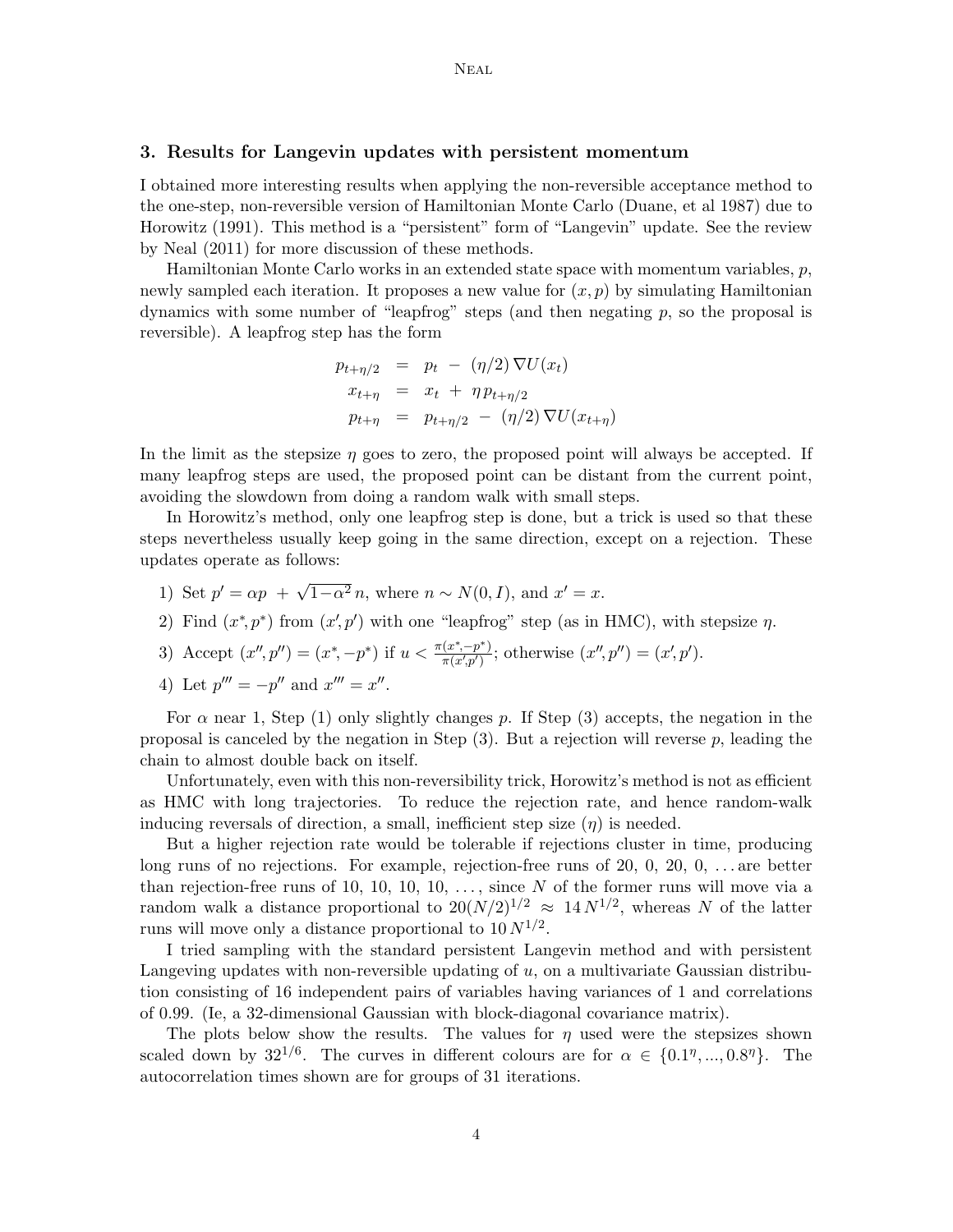

Top: Standard persistent Langevin. Bottom: Non-reversible with  $\delta = 0.03$ , no noise.

The non-reversible method is 1.62 times better estimating the mean log probability. The right plots show that rejections are indeed clustered when non-reversible updates are used, which reduces random walks, explaining the improvement.

### 4. Use for Bayesian neural networks

I tried using the persistent Langevin method with non-reversible updates for u to sample the posterior distribution of a Bayesian neural network model. Such models (Neal 1995) typically have hyperparameters controlling the variance of groups of weights in the network. It is convenient to use Gibbs sampling updates for these hyperparameters, alternating such updates with HMC updates for the network weights. However, when long trajectories are used for HMC, as is desirable to reduce random-walk behaviour, the Gibbs sampling updates for hyperparameters are done infrequently. Using persistent Langevin updates for weights would allow hyperparameters to be updated more frequently, perhaps speeding overall convergence. We hope to make this work better by non-reversibly updating  $u$ .

I tested this approach on a binary classification problem, with 5 inputs, and 300 training cases. A network with one hidden layer of 12 tanh hidden units was used. Only two of the inputs for this problem were relevant, with two more being slightly noisy versions of the two relevant inputs, and one input being independent noise. Five separate hyperparameters controlled the variance of weights out of each inputs.

For the best-tuned persistent Langevin method non-reversibly updating  $u$ , the average autocorrelation time for the four plausibly-relevant input hyperparameters was 1.25 times smaller than for the best-tuned HMC method. This is an encouraging preliminary result.